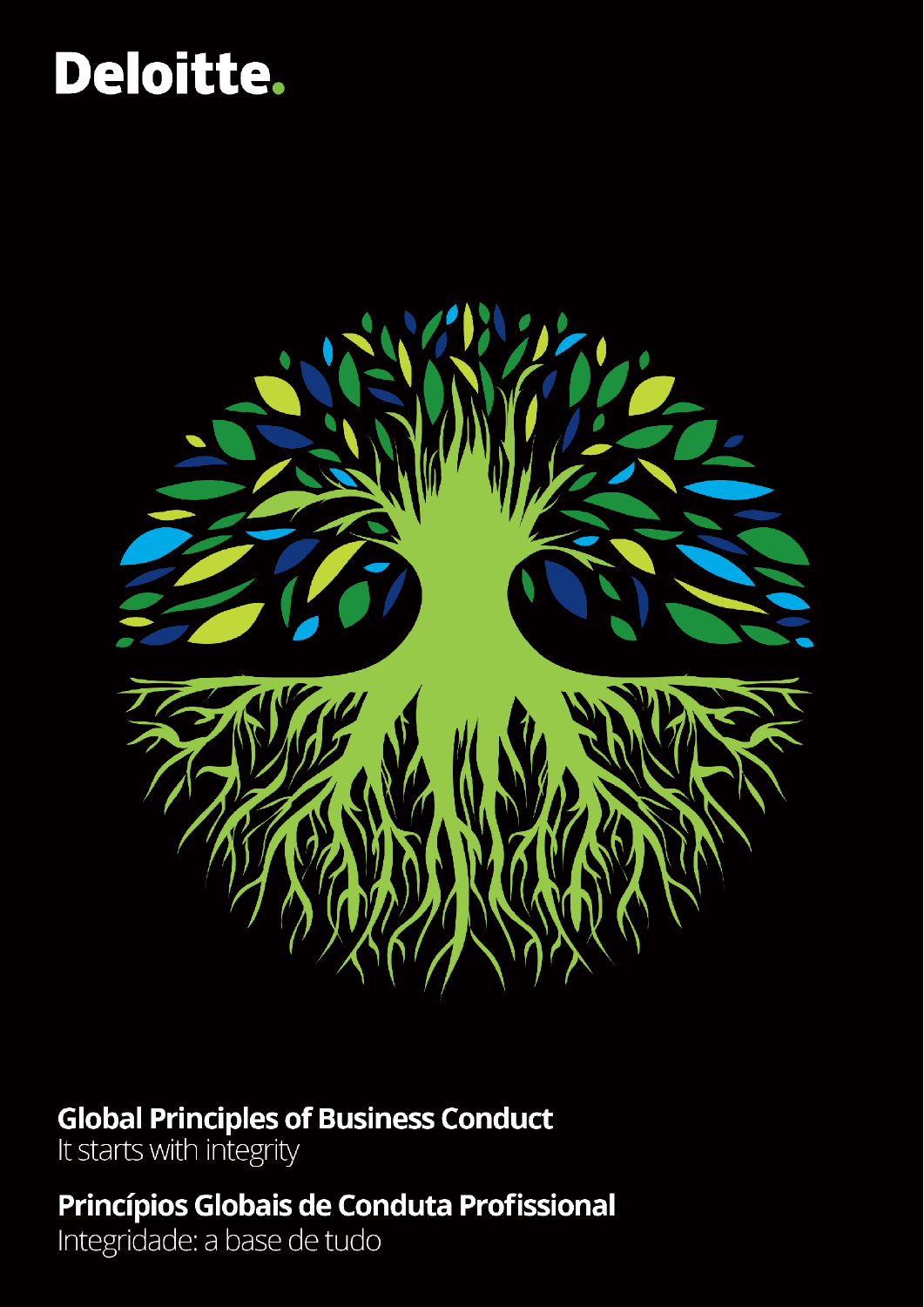# Contents (Índice

| A message from leadership   | 03 |
|-----------------------------|----|
| The role of the Global Code | 04 |
| <b>Global Principles</b>    |    |
| of Business Conduct         | 06 |

| 03 | Mensagem dos líderes globais  | 03 |
|----|-------------------------------|----|
| 04 | O papel do Código Global      | 04 |
|    | Princípios Globais de Conduta |    |
| 06 | Profissional                  |    |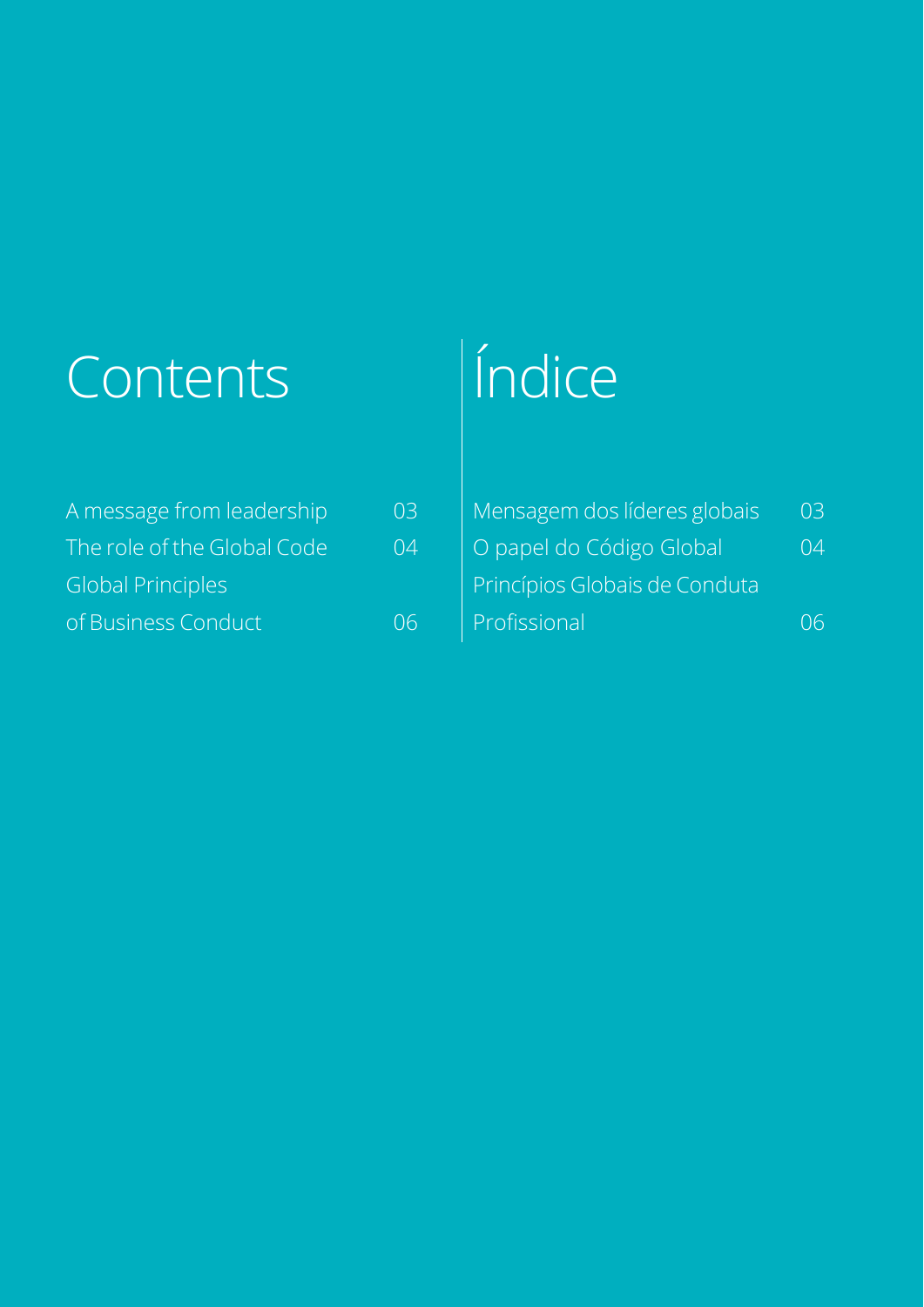### A message from leadership Mensagem dos líderes globais

Deloitte's commitment to quality and integrity underlies everything we do – day in and day out – as we seek to make an impact that matters for clients, our people, and our communities.

Our Global Principles of Business Conduct – or "Global Code" – guides those efforts by clearly articulating the standards to which we all must hold ourselves, wherever in the world we live and work.

We ask all Deloitte people to read and understand the Global Code and recognize the significance of the commitments we make. Member firms have their own codes of conduct that encompass and are based on the Global Code, and also reflect local requirements. Together, these expectations guide the decisions we make, and actions we take, throughout our careers with Deloitte.

Our stakeholders put their trust in Deloitte and it is our principled behavior that will, ultimately, sustain the value of our brand.

With that in mind, it is essential that each of us does our  $\parallel$  marca. part to continue building a culture that aligns with our Global Code – a culture in which we are comfortable speaking up when something doesn't feel right, in which we respond swiftly and effectively when others raise concerns, and in which we always deliver our very best effort without fail.

Our path to undisputed leadership starts with integrity, which must remain our constant guide along our journey.

O compromisso da Deloitte com a qualidade e a integridade está na base de tudo o que fazemos – dia após dia - já que procuramos causar um impacto que faça a diferença nos nossos clientes, nas nossas pessoas e nas nossas comunidades.



**Punit Renjen** Deloitte Global CEO



Pedimos a todas as pessoas da Deloitte que leiam e entendam o Código Global e que reconheçam a importância dos compromissos que assumimos. Cada firma membro tem o seu próprio código de ética e conduta, o qual, sendo baseado no Código Global inclui também os requisitos locais. Em conjunto, estas expetativas, orientam as decisões que tomamos e as ações que empreendemos ao longo da nossa carreira na Deloitte. **Sharon Thorne**

Os nossos stakeholders depositam confiança na Deloitte, e é o nosso comportamento baseado em princípios, que irá, em última instância, sustentar o valor da nossa

Tendo isto em mente, é essencial que cada um de nós contribua com a sua parte na construção e fortalecimento de uma cultura alinhada com o nosso Código Global – uma cultura em que estejamos confortáveis para falar quando algo não parece correto, em que possamos responder rápida e eficazmente quando outros nos trazem preocupações e na qual sempre possamos dar o melhor de nós, sem falhas.

O nosso percurso para uma liderança incontestável começa com a integridade, a qual deve permanecer como guia constante durante a nossa carreira.



Deloitte Global Board Chair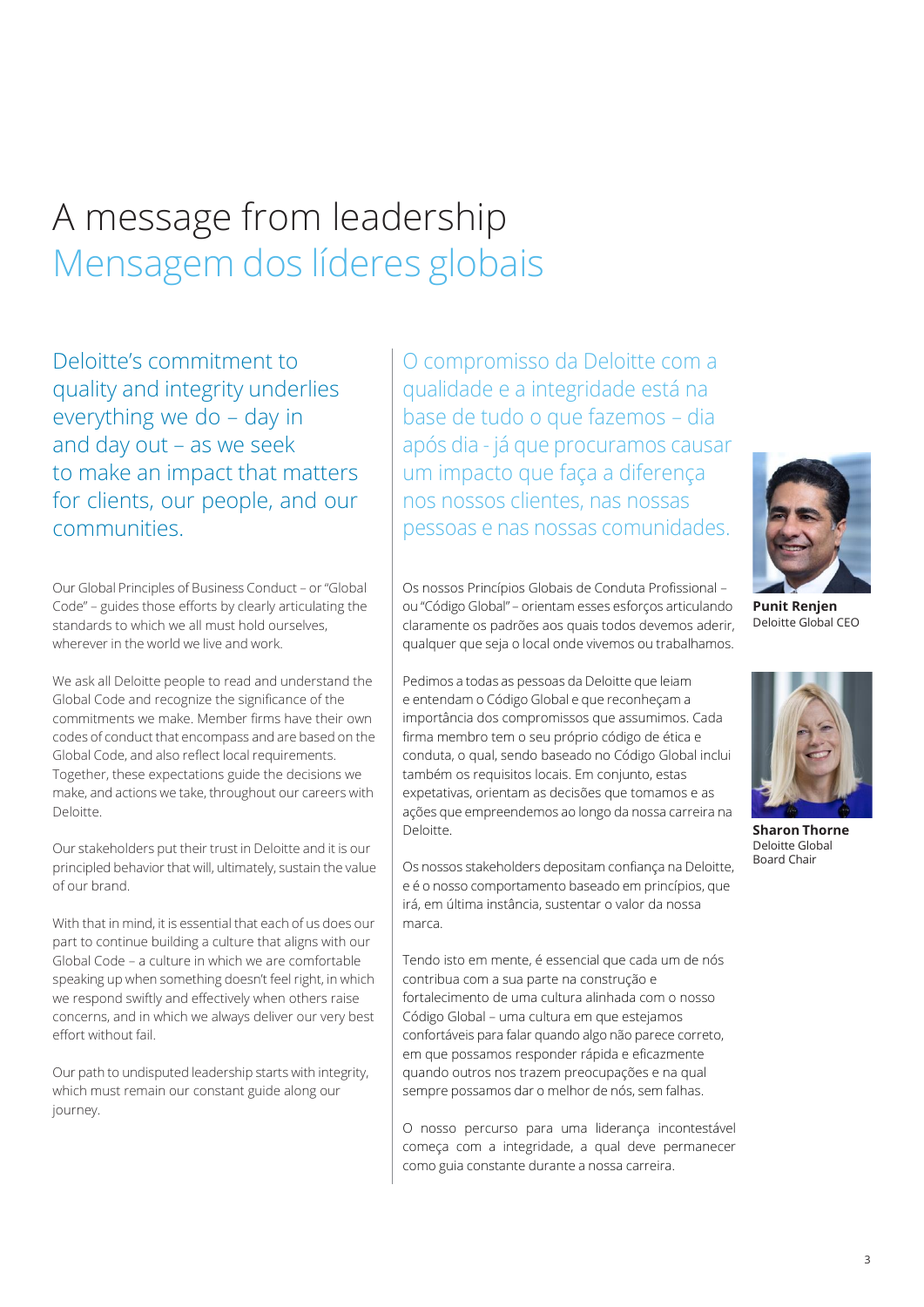### The role of the Global Code O papel do Código Global

The Global Code outlines the commitments that each of us make. It is based on our Shared Values and reflects our core belief that, at Deloitte, ethics and integrity are fundamental and not negotiable.

This Global Code applies across the Deloitte network and provides the foundation for how our people behave. Each member firm in the Deloitte network commits to the Global Code and, as appropriate, builds on it through more detailed codes of conduct.

In addition to local codes, the Global Code is supplemented by member firm ethics programs which provide support to build ethical judgment and decisionmaking skills in all Deloitte people. Each member firm has an appointed Ethics Officer, ethics training, and channels for consulting on difficult issues and reporting suspected misconduct.

Acting in accordance with the Global Code is a responsibility for all the people at Deloitte. Each of us is called upon to know, understand and comply with the Global Code, and our leaders, at all levels of the organization, are responsible to promote and encourage ethical behavior and be seen as ethical role models. We also have a responsibility to raise our voice when we become aware of anything that is inconsistent with this.

O Código Global estabelece os compromissos que cada um de nós assume. É baseado nos nossos Valores Comuns e reflete a nossa convicção de que, na Deloitte, ética e integridade são fundamentais e não negociáveis.

Este Código Global aplica-se a todas as firmas membro da Deloitte e fornece a fundação para o comportamento das nossas pessoas. Cada firma membro da Deloitte comprometese com o Código Global e constrói sobre ele o seu próprio código de ética e conduta local, mais detalhado.

Além dos códigos locais, o Código Global é complementado com os programas de ética das firmas membro, que fornecem suporte para desenvolver julgamentos éticos e competências orientadas para a tomada de decisão das nossas pessoas. Cada firma membro tem um Diretor de Ética, formação em ética e canais para consulta sobre questões difíceis e para o reporte de suspeitas de má conduta.

Agir em conformidade com o Código Global é uma responsabilidade de todas as pessoas da Deloitte. Cada um de nós é chamado a conhecer, compreender e cumprir o Código Global, e os nossos líderes, a todos os níveis da organização, são responsáveis por promover e encorajar o comportamento ético e ser vistos como modelos éticos. Temos ainda a responsabilidade de comunicar quando tomamos conhecimento de algo que esteja inconsistente com o Código Global.

#### **Our shared values**

- **• Lead the way**
- **• Serve with integrity**
- **• Take care of each other**
- **• Foster inclusion**
- **• Collaborate for measurable impact**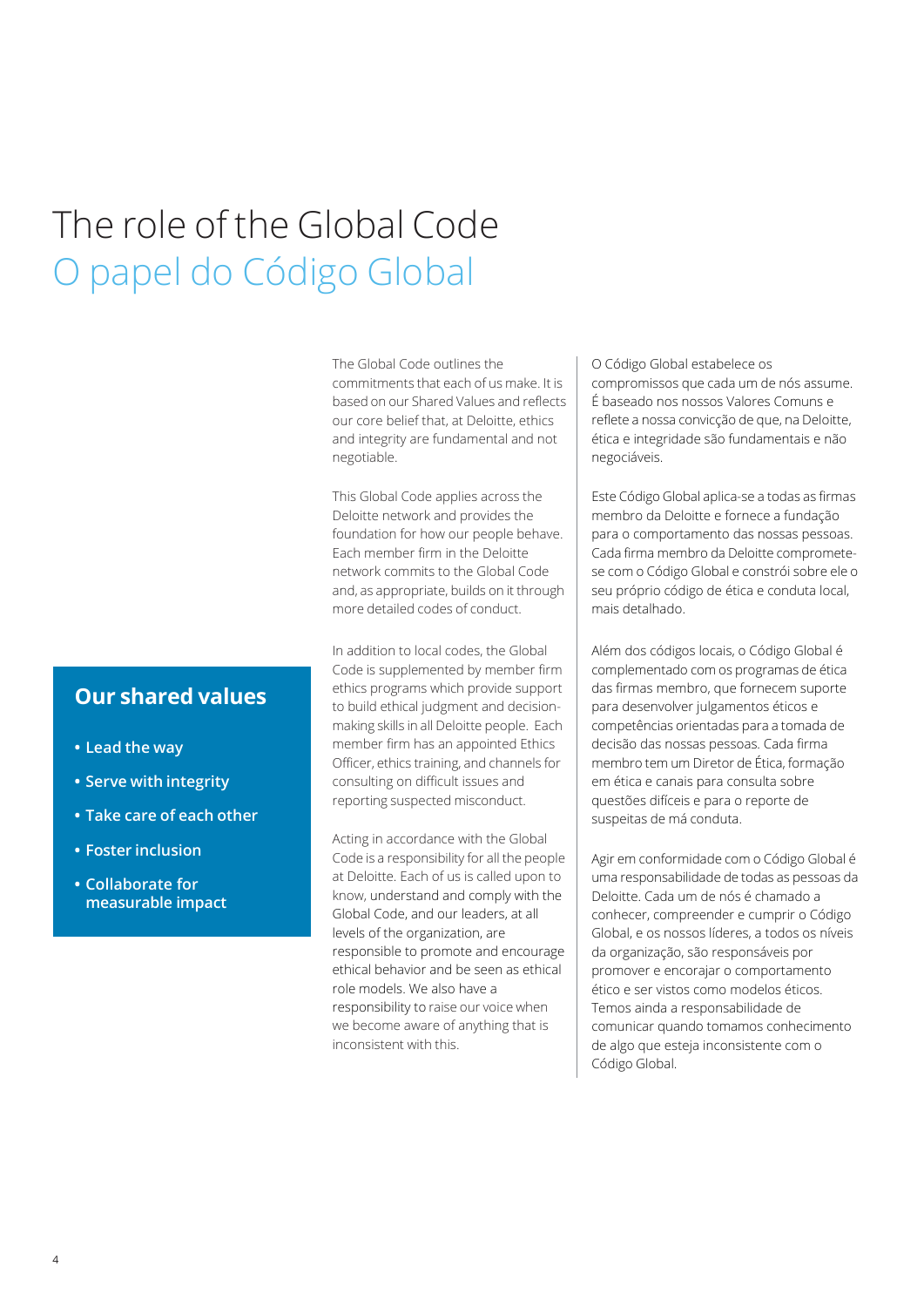All Deloitte people should remain keenly aware of the circumstances and threats that may hinder our ability to comply with the Global Code. As threats are identified, we should use professional judgment and understanding of context to evaluate their significance and where necessary, we should apply safeguards to reduce them. We should also have an inquiring mind and be alert to new information and our own potential biases which might cause us to reevaluate any threat to our compliance with the Global Code.

There can be serious consequences for non-compliance with the Global Code, a member firm code of conduct or related Deloitte policies, up to and including dismissal.

Consultation goes to the heart of the Deloitte culture, and avoids our people having to resolve a difficult ethical situation alone. Individuals are encouraged to consult with their colleagues, line managers, leaders or their member firm's normal reporting channels. In addition, formal ethics reporting channels are available at the Global level and in every member firm for those who seek a confidential route for consultation.

At Deloitte, we take reports of misconduct seriously, conducting investigations where necessary, and addressing issues appropriately. Retaliation against those who raise ethical concerns in good faith is not tolerated.

With strong DTTL and member firm leadership support, the Global Code and member firm ethics programs define the Deloitte approach to building and sustaining a culture of ethics and integrity. Todas as pessoas da Deloitte devem estar cientes das circunstâncias e ameaças que podem obstaculizar a nossa capacidade de cumprir com o Código Global. À medida que as ameaças são identificadas, devemos usar o nosso julgamento profissional e compreensão do enquadramento para avaliar a sua importância e quando necessário, implementar salvaguardas para as reduzir. Devemos ainda ter espírito crítico e estar alerta para novas informações e para os nossos próprios preconceitos que podem implicar a reavaliação de qualquer ameaça ao nosso cumprimento com o Código Global.

Pode haver consequências sérias, pelo não cumprimento do Código Global, do código de ética e conduta local ou das políticas da Deloitte com eles relacionadas, incluindo o despedimento.

Consultar é uma prática que está no centro da cultura da Deloitte, e evita que as nossas pessoas tenham que resolver sozinhas, dilemas éticos difíceis. Todos são encorajados a consultar com os seus colegas, superiores, líderes ou a recorrer aos canais formais de reporte de ética. Adicionalmente, estão disponíveis os canais formais de reporte de ética ao nível global e em cada firma membro, para aqueles que procuram um meio confidencial para a consulta.

Na Deloitte levamos muito a sério as denúncias sobre má conduta, conduzimos investigações sempre que necessário, e endereçamos todas as situações apropriadamente. A retaliação contra aqueles que de boa-fé denunciam preocupações éticas não é tolerada.

Com o forte apoio dos líderes da DTTL e das firmas membro, o Código Global e os programas de ética locais definem a abordagem da Deloitte para a criação e manutenção de uma cultura de ética e integridade.



#### **Os nossos valores comuns**

- **• Liderar o caminho**
- **• Servir com integridade**
- **• Cuidar uns dos outros**
- **• Promover a inclusão**
- **• Colaborar para gerar um impacto mensurável**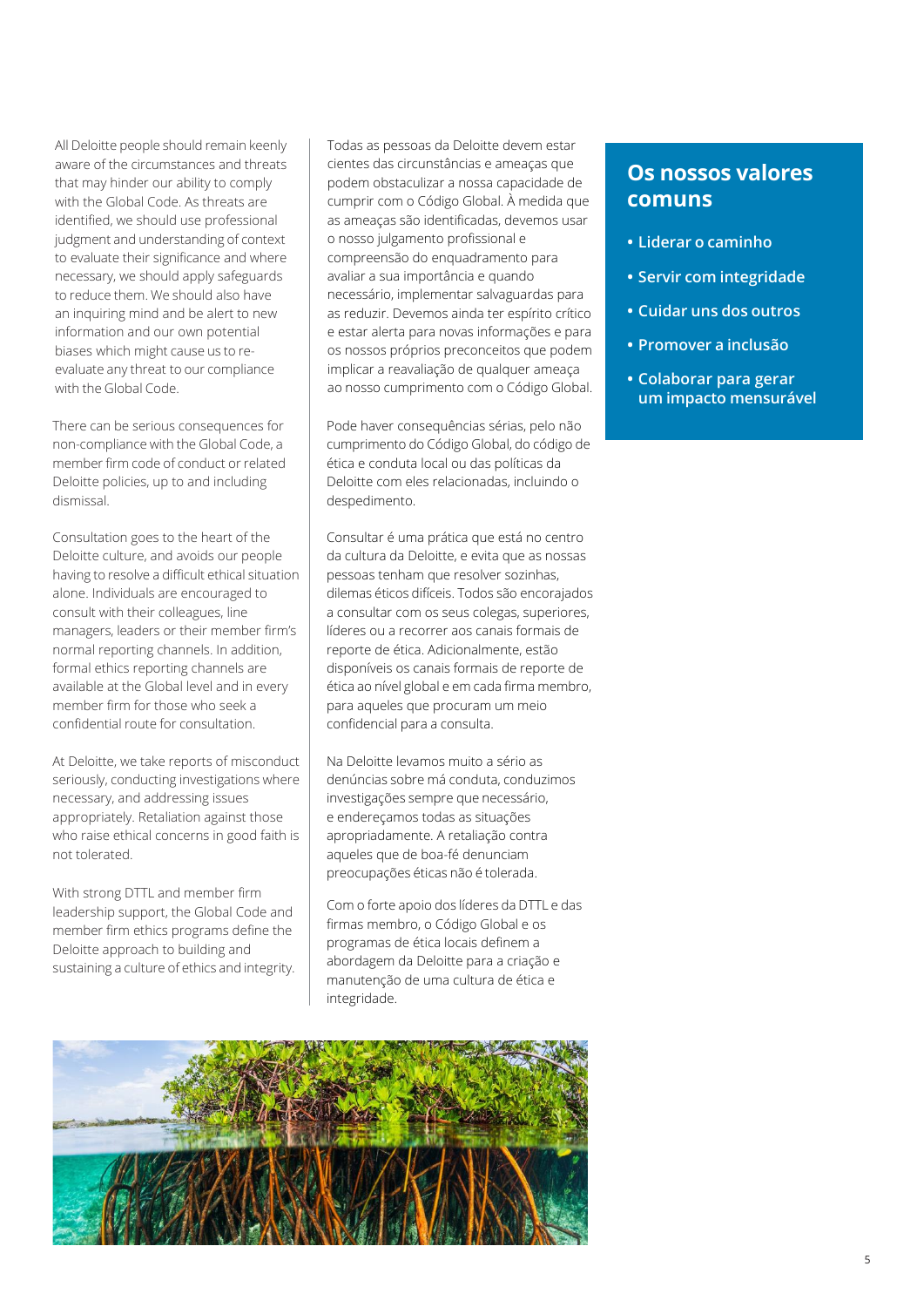## Global Principles of Business Conduct Princípios Globais de Conduta Profissional

This Global Code has been adopted by Deloitte Touche Tohmatsu Limited (DTTL) and each of its member firms. Every day at Deloitte, we seek to make an impact that matters to our people, our communities, and the clients that are serviced by those member firms. The commitments below illustrate the core expectations that our stakeholders can have of all our people across the Deloitte network.\*

### We commit to serving clients with distinction.

#### **Integrity**

- **•** We are straightforward and honest in our professional opinions and business relationships.
- **•** We are truthful about the services we provide, the knowledge we possess, and the experience we have gained.

#### **Quality**

- **•** We are committed to providing quality services by bringing together the breadth and depth of our resources, experience and insights to help clients address their needs and problems.
- **•** We strive to develop outcomes that create an impact that matters for our clients.

#### **Professional behaviour**

- **•** We comply with applicable professional standards, laws and regulations and seek to avoid actions that may discredit ourselves or our professions.
- **•** We foster a culture of appropriate professional skepticism and personal accountability which supports clients and drives quality in the services we provide.
- **•** We understand the broader impact that our work has on society, our people, and our clients, and we conduct business with those interests in mind.
- **•** We are committed to earning and sustaining the public's trust and confidence in the work we do.

\* Please note that DTTL does not provide services to clientsand therefore references to clients in the Global Code refer to member firm clients.

Este Código Global foi adotado pela Deloitte Touche Tohmatsu Limited (DTTL) e por cada uma das suas firmas membro. Todos os dias, na Deloitte, procuramos causar um impacto que faça a diferença nas nossas pessoas, nas nossas comunidades e nos clientes servidos pelas firmas membro. Os compromissos abaixo indicados ilustram as expetativas básicas que os nossos stakeholders podem ter de todas as nossas pessoas na Deloitte.\*

### Comprometemo-nos a servir os clientes com distinção.

#### **Integridade**

- **•** Somos objetivos e honestos nas nossas opiniões profissionais e relações de negócio.
- **•** Somos verdadeiros quando mencionamos os serviços que prestamos, os conhecimentos que possuímos e as experiências que acumulámos.

#### **Qualidade**

- **•** Estamos comprometidos em prestar serviços de qualidade, aliamos os nossos recursos à nossa experiência e ao nosso conhecimento, para ajudar os clientes a responder às suas necessidades e problemas.
- **•** Trabalhamos para entregar soluções e serviços que se consubstanciem em resultados e que criem um impacto que faça a diferença nos nossos clientes.

#### **Comportamento profissional**

- **•** Cumprimos com as normas e as regras profissionais, as leis e os regulamentos aplicáveis a cada caso e procuramos evitar ações que possam comprometer a nossa credibilidade e a da nossa profissão.
- **•** Promovemos uma cultura de ceticismo profissional apropriado e de responsabilidade pessoal que suporta os clientes e impulsiona a qualidade nos serviços que prestamos.
- **•** Entendemos o impacto que o nosso trabalho exerce na sociedade, nas nossas pessoas e nos nossos clientes, e conduzimos os nossos negócios tendo esses interesses em mente.
- **•** Estamos comprometidos com a conquista e a manutenção da confiança do mercado no trabalho que desenvolvemos.

\* Salientamos que a DTTL não presta serviços a clientes e, como tal,as referências a clientes no Código Global dizem respeito aos clientes das firmas membro.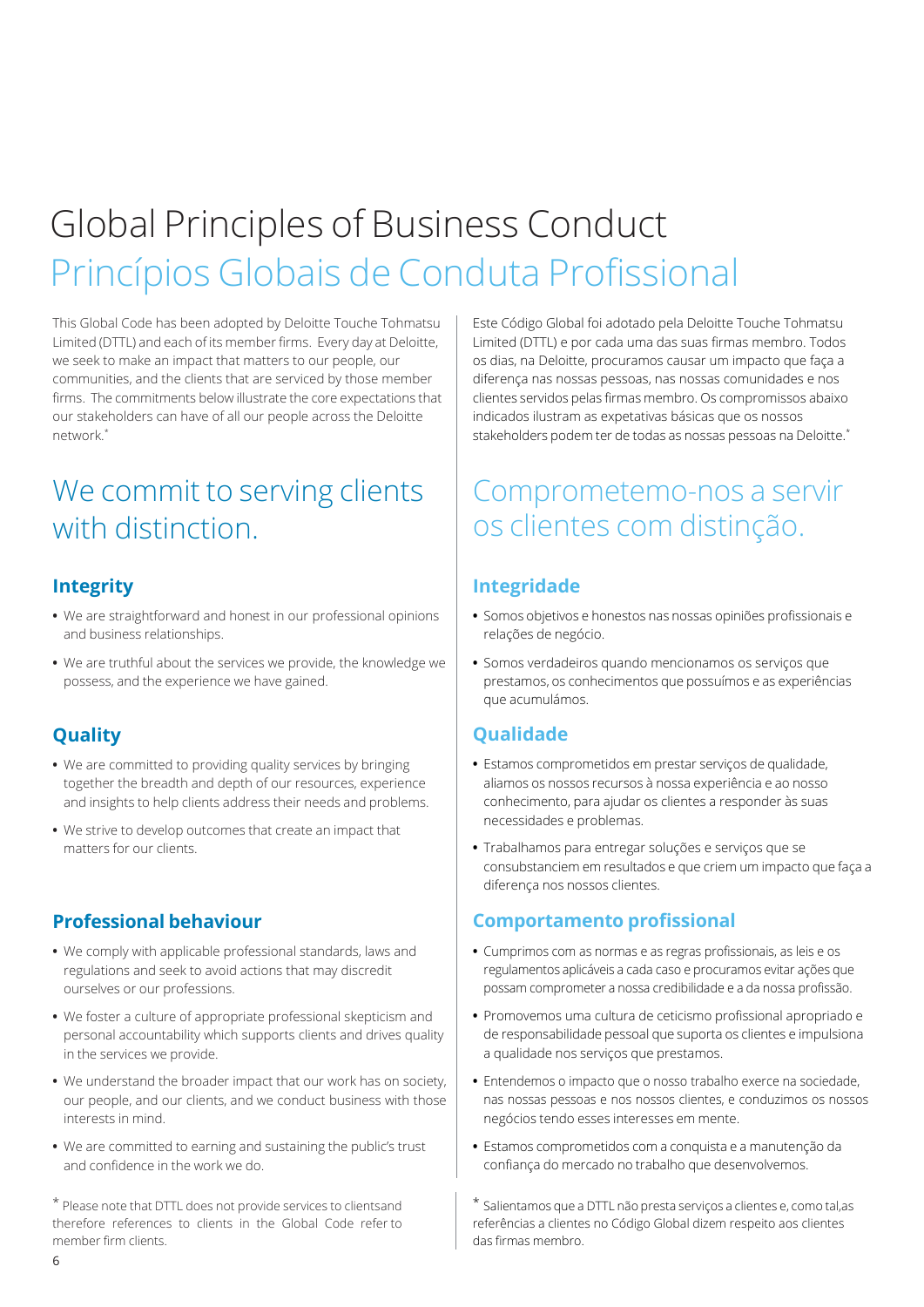#### **Objectivity**

- **•** We are objective in forming our professional opinions and the advice we give.
- **•** We do not allow bias, conflict of interest, or inappropriate influence of, or undue reliance on, individuals, organizations, technology or other factors, to override our professional judgments and responsibilities.
- **•** We do not offer, accept or solicit any gifts, entertainment or hospitality that we have reason to believe may be intended to improperly influence business decisions or impair objectivity.

#### **Competence**

- **•** We use due care to match client needs with practitioners who have the competence required for their assignments.
- **•** We foster innovation and new ideas to improve the value and performance of our services, while being mindful of the impact on society.

#### **Fair business practices**

- **•** We respect our competitors and are committed to fair businesspractices.
- **•** We receive fees that reflect the value of services provided and responsibilities assumed.

#### **Confidentiality, privacy and data protection**

- **•** We protect and take measures to safeguard the confidential andpersonal information that we hold, collecting and handling it in compliance with applicable laws, professional obligations, and our own data management policies and practices.
- **•** We prohibit disclosure of confidential and personal information entrusted to us unless granted permission or there is a legal or professional right or duty to disclose.
- **•** We prohibit the use of confidential information about our clients for personal advantage or for the benefit of third parties.

### **Objetividade**

- **•** Somos objetivos na formulação das nossas opiniões profissionais enos aconselhamentos que prestamos.
- **•** Não permitimos que preconceitos, conflitos de interesse, influências inapropriadas ou confiança indevida em indivíduos, organizações, tecnologias ou outros fatores, comprometam os nossos julgamentos e as nossas responsabilidades profissionais.
- **•** Não oferecemos, aceitamos ou solicitamos presentes, entretenimento ou cortesias que, no nosso entender, possam de alguma forma influenciar inadequadamente as nossas decisões oucomprometer a nossa objetividade.

#### **Competência**

- **•** Tomamos o cuidado necessário para conciliar as necessidades dos nossos clientes com as competências dos profissionais designados para os trabalhos e projetos que executamos.
- **•** Promovemos a inovação e novas ideias que permitam melhorar o valor e o desempenho dos nossos serviços, enquanto mantemos atenção ao seu impacto na sociedade.

#### **Práticas de negócio justas**

- **•** Respeitamos os nossos concorrentes e estamos comprometidos com práticas de negócio justas.
- **•** Recebemos honorários que refletem o valor dos serviços prestados e das responsabilidades assumidas.

#### **Confidencialidade, privacidade e proteçãode dados**

- **•** Protegemos e tomamos as medidas necessárias para salvaguardar as informações pessoais e confidenciais em nosso poder, recolhendo-as e manuseando-as de acordo com as leis aplicáveis,as obrigações profissionais e as nossas práticas e políticas de gestão e proteção de dados.
- **•** Proibimos a divulgação de informações pessoais e confidenciais que nos tenham sido confiadas, salvo se obtivermos permissão para tal, ou se formos obrigados a fazê-lo em virtude de dever ou direito legal ou profissional.
- **•** Proibimos o uso de informações confidenciais sobre os nossosclientes para a obtenção de vantagens pessoais ou para o benefício de terceiros.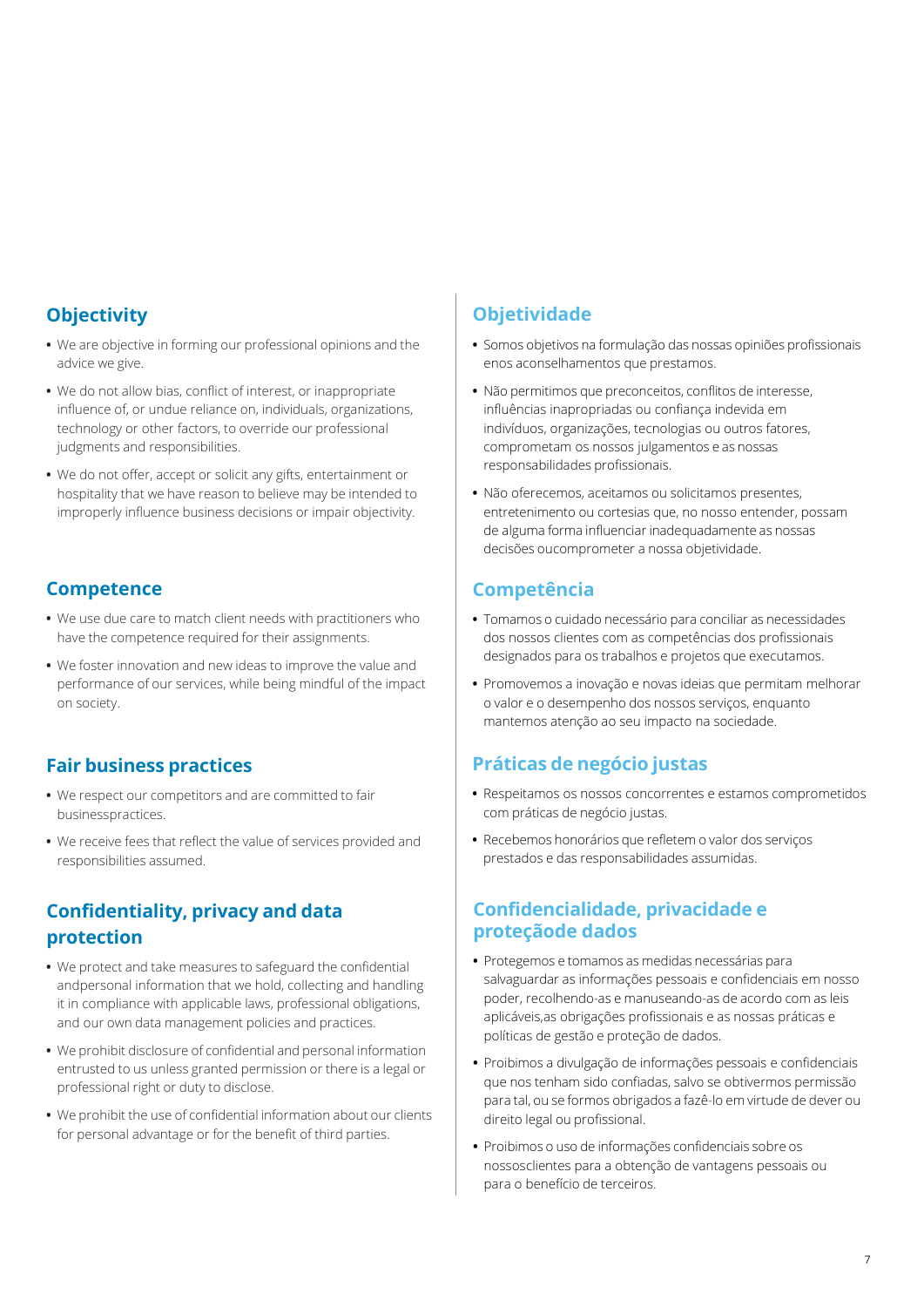We commit to inspiring our talented professionals to deliver outstanding value.

#### **Respect, diversity and fair treatment**

- **•** We foster a culture and working environment where our people treat each other with respect, courtesy and fairness, promoting equal opportunity for all.
- **•** We encourage and value a diverse mix of people, viewpoints, talents, and experiences.
- **•** We create inclusive working environments that not only address individual needs, but allows our people to utilize their unique strengths.
- **•** We do not tolerate discrimination or harassment of any nature on the grounds of gender, race, religion, age, disability, gender identity, sexual orientation, or those categories protected by local law in any of our working environments.

#### **Professional development and support**

- **•** We invest in our people to develop the professional knowledge and skills necessary for them to effectively perform their roles.
- **•** We help our people reach their potential through investments in personal and professional development and support programs.
- **•** We provide a safe work environment for our people and expect our clients to do the same.

### Comprometemo-nos a inspirar os nossos talentosos profissionais a entregar valor acrescentado de excelência.

#### **Respeito, diversidade e tratamento justo**

- **•** Fomentamos uma cultura e um ambiente de trabalho onde asnossas pessoas se tratam com respeito, cortesia e equidade, promovendo oportunidades iguais para todos.
- **•** Incentivamos e valorizamos a diversidade, os diferentes pontos devista, os talentos e as experiências.
- **•** Criamos ambientes de trabalho inclusivos que satisfaçam as necessidades individuais dos nossos profissionais e incentivem odesenvolvimento e aplicação das suas competências específicas.
- **•** Não toleramos discriminação ou comportamentos de assédio de qualquer natureza, com base no género, raça, religião, idade, deficiência, identidade de género, orientação sexual ou outras categorias protegidas pela legislação local, em nenhum dos nossos ambientes de trabalho.

#### **Suporte e desenvolvimento profissional**

- **•** Investimos nas nossas pessoas, para desenvolver os conhecimentos e as competências profissionais necessárias paraque desempenhem com eficiência as suas funções.
- **•** Ajudamos as nossas pessoas a alcançar o seu potencial através deinvestimentos em programas de apoio e desenvolvimento pessoal e profissional.
- **•** Proporcionamos às nossas pessoas um ambiente de trabalho seguro e esperamos que os nossos clientes façam o mesmo.

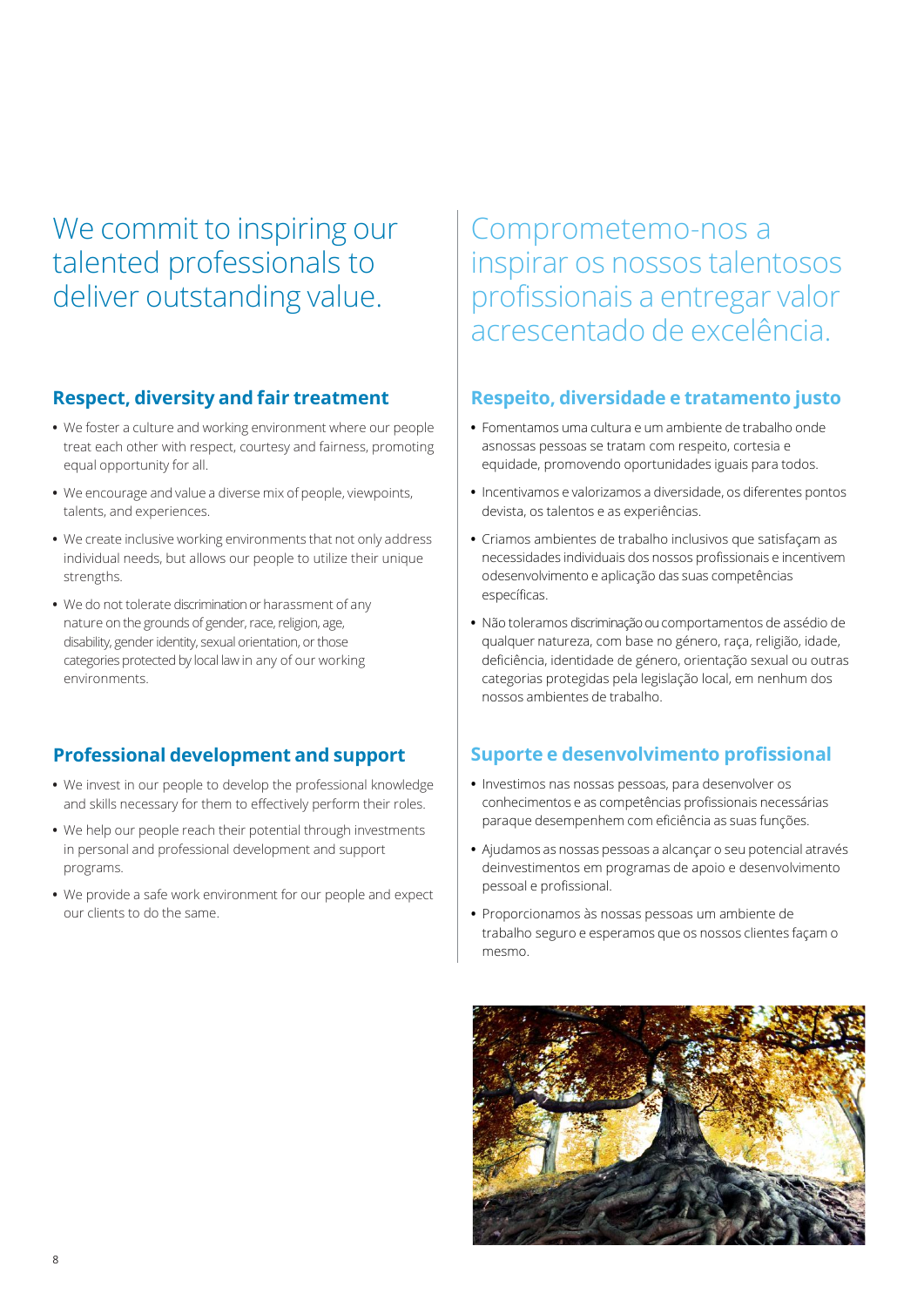### We commit to contributing to society as a role model for positive change.

#### **Anti-corruption**

- **•** We are against corruption and neither make bribes nor accept them, nor induce or permit any other party to make or receive bribes on our behalf.
- **•** We support efforts to eradicate corruption and financial crime.

#### **Responsible supply chain**

- **•** We do not condone illegal or unethical behaviour by our suppliers, contractors and alliance partners.
- **•** We select suppliers through fair procurement processes.

#### **Social responsibility**

- **•** We contribute to society and communities by engaging with nonprofit organizations, governments, and other businesses to make a positive impact on local, national or global challenges.
- **•** We support our communities in a variety of ways, such as donating money, providing pro bono client services and supporting the volunteering of time by our people.
- **•** We support efforts to drive sustainable development, and we respect human rights standards.
- **•** We recognize that our business operations and our provision of services may at times impact the environment and we work to reduce harmful effects they might have.

### Comprometemo-nos a contribuir para a sociedade como um exemplo a seguir para uma mudança positiva.

#### **Anticorrupção**

- **•** Somos contra a corrupção, e não subornamos ou aceitamos qualquer tipo de suborno, nem induzimos ou permitimos que terceiros recebam subornos em nosso nome.
- **•** Apoiamos os esforços para erradicar a corrupção e os crimes financeiros.

#### **Cadeia de fornecimentos responsável**

- **•** Não somos coniventes com comportamentos antiéticos ou ilegais por parte dos nossos fornecedores, contratados ou parceiros.
- **•** Selecionamos os nossos fornecedores através de processos de compra justos.

#### **Responsabilidade social**

- **•** Contribuímos para a sociedade e para as comunidades, ajudando organizações sem fins lucrativos, governos e outras entidades, com o intuito de produzir um impacto positivo nos desafios locais, nacionais ou globais.
- **•** Apoiamos as nossas comunidades de diversas maneiras tais como doações em dinheiro, de serviços pro bono ou de voluntariado, com a participação das nossas pessoas.
- **•** Apoiamos esforços que impulsionem o desenvolvimento sustentável e respeitamos os direitos humanos.
- **•** Reconhecemos que as nossas operações de negócio ou as nossas prestações de serviços poderão, por vezes, ter impacto no ambiente pelo que trabalhamos para reduzir os eventuais efeitos nocivos que possam causar.

Further details about the Global Code and Deloitte´s Global Ethics program can be found on Deloitte.com.

Para mais informações acerca do Código Global e do Programa de Ética Global da Deloitte consulte o site Deloitte.com.